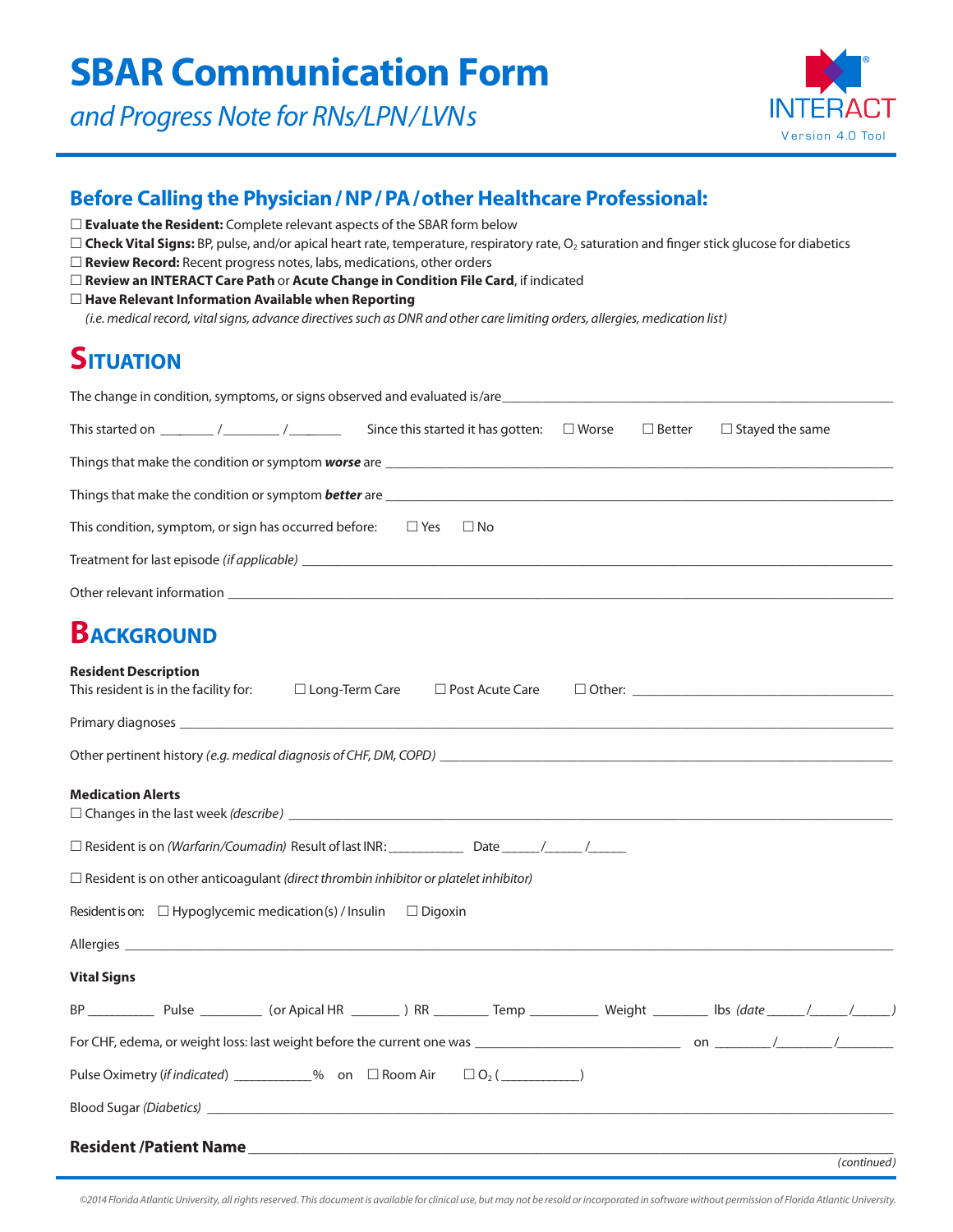*and Progress Note for RNs/LPN/LVNs (cont'd)*



#### **Resident Evaluation**

Note: Except for Mental and Functional Status evaluations, if the item is not relevant to the change in condition check the box for "not clinically applicable to the change in condition being reported".

| 1. Mental Status Evaluation (compared to baseline; check all changes that you observe)                                                             |                                                                                                                                                                                         |                                                     |
|----------------------------------------------------------------------------------------------------------------------------------------------------|-----------------------------------------------------------------------------------------------------------------------------------------------------------------------------------------|-----------------------------------------------------|
| □ Decreased level of consciousness (sleepy,<br>lethargic)<br>$\Box$ Increased confusion or disorientation<br>$\Box$ Memory loss (new or worsening) | $\Box$ New or worsened delusions or hallucinations<br>$\Box$ Other symptoms or signs of delirium (e.g.<br>inability to pay attention, disorganized thinking)<br>$\Box$ Unresponsiveness | □ Other (describe)<br>$\square$ No changes observed |
|                                                                                                                                                    |                                                                                                                                                                                         |                                                     |
| 2. Functional Status Evaluation (compared to baseline; check all that you observe)                                                                 |                                                                                                                                                                                         |                                                     |
| $\Box$ Decreased mobility                                                                                                                          | $\Box$ Swallowing difficulty                                                                                                                                                            | $\Box$ Other (describe)                             |
| $\Box$ Needs more assistance with ADLs<br>$\Box$ Falls (one or more)                                                                               | $\square$ Weakness (general)                                                                                                                                                            | $\Box$ No changes observed                          |
|                                                                                                                                                    |                                                                                                                                                                                         |                                                     |
| <b>3. Behavioral Evaluation</b>                                                                                                                    |                                                                                                                                                                                         |                                                     |
| $\Box$ Danger to self or others                                                                                                                    | $\Box$ Suicide potential                                                                                                                                                                | $\Box$ Personality change                           |
| $\Box$ Depression (crying, hopelessness, not eating)                                                                                               | $\Box$ Verbal aggression                                                                                                                                                                | $\Box$ Other behavioral changes (describe)          |
| $\Box$ Social withdrawal (isolation, apathy)                                                                                                       | $\Box$ Physical aggression                                                                                                                                                              | $\Box$ No changes observed                          |
|                                                                                                                                                    |                                                                                                                                                                                         |                                                     |
| $\Box$ Not clinically applicable to the change in condition being reported                                                                         |                                                                                                                                                                                         |                                                     |
| 4. Respiratory Evaluation                                                                                                                          |                                                                                                                                                                                         |                                                     |
| $\Box$ Abnormal lung sounds (rales, rhonchi,                                                                                                       | $\Box$ Inability to eat or sleep due to SOB                                                                                                                                             | $\Box$ Symptoms of common cold                      |
| wheezing)                                                                                                                                          | $\Box$ Labored or rapid breathing                                                                                                                                                       | $\Box$ Other respiratory changes (describe)         |
| $\Box$ Asthma (with wheezing)                                                                                                                      | $\Box$ Shortness of breath                                                                                                                                                              | $\Box$ No changes observed                          |
| $\Box$ Cough ( $\Box$ Non-productive $\Box$ Productive)                                                                                            |                                                                                                                                                                                         |                                                     |
|                                                                                                                                                    |                                                                                                                                                                                         |                                                     |
| $\Box$ Not clinically applicable to the change in condition being reported                                                                         |                                                                                                                                                                                         |                                                     |
| 5. Cardiovascular Evaluation                                                                                                                       |                                                                                                                                                                                         |                                                     |
| $\Box$ Chest pain/tightness                                                                                                                        | $\Box$ Irregular pulse (new)                                                                                                                                                            | $\Box$ Other (describe)                             |
| $\Box$ Edema                                                                                                                                       | $\Box$ Resting pulse >100 or <50                                                                                                                                                        | $\square$ No changes observed                       |
| $\Box$ Inability to stand without severe dizziness or                                                                                              |                                                                                                                                                                                         |                                                     |
| lightheadedness                                                                                                                                    |                                                                                                                                                                                         |                                                     |
|                                                                                                                                                    |                                                                                                                                                                                         |                                                     |
| $\Box$ Not clinically applicable to the change in condition being reported                                                                         |                                                                                                                                                                                         |                                                     |
| 6. Abdominal / GI Evaluation                                                                                                                       |                                                                                                                                                                                         |                                                     |
| $\Box$ Abdominal pain                                                                                                                              | $\Box$ Distended abdomen                                                                                                                                                                | $\square$ Jaundice                                  |
| $\Box$ Abdominal tenderness                                                                                                                        | $\Box$ Decreased appetite/fluid intake                                                                                                                                                  | $\Box$ Nausea and/or vomiting                       |
| $\Box$ Constipation                                                                                                                                | $\Box$ Diarrhea                                                                                                                                                                         | $\Box$ Other (describe)                             |
| $(data of last BM _  / _  / _ )$                                                                                                                   | $\Box$ GI Bleeding (blood in stool or vomitus)                                                                                                                                          | $\Box$ No changes observed                          |
| $\Box$ Decreased/absent bowel sounds                                                                                                               | $\Box$ Hyperactive bowel sounds                                                                                                                                                         |                                                     |
| Describe symptoms or signs ___                                                                                                                     |                                                                                                                                                                                         |                                                     |
|                                                                                                                                                    | the contract of the contract of the contract of the contract of the contract of the contract of the contract of                                                                         |                                                     |

 $\Box$  Not clinically applicable to the change in condition being reported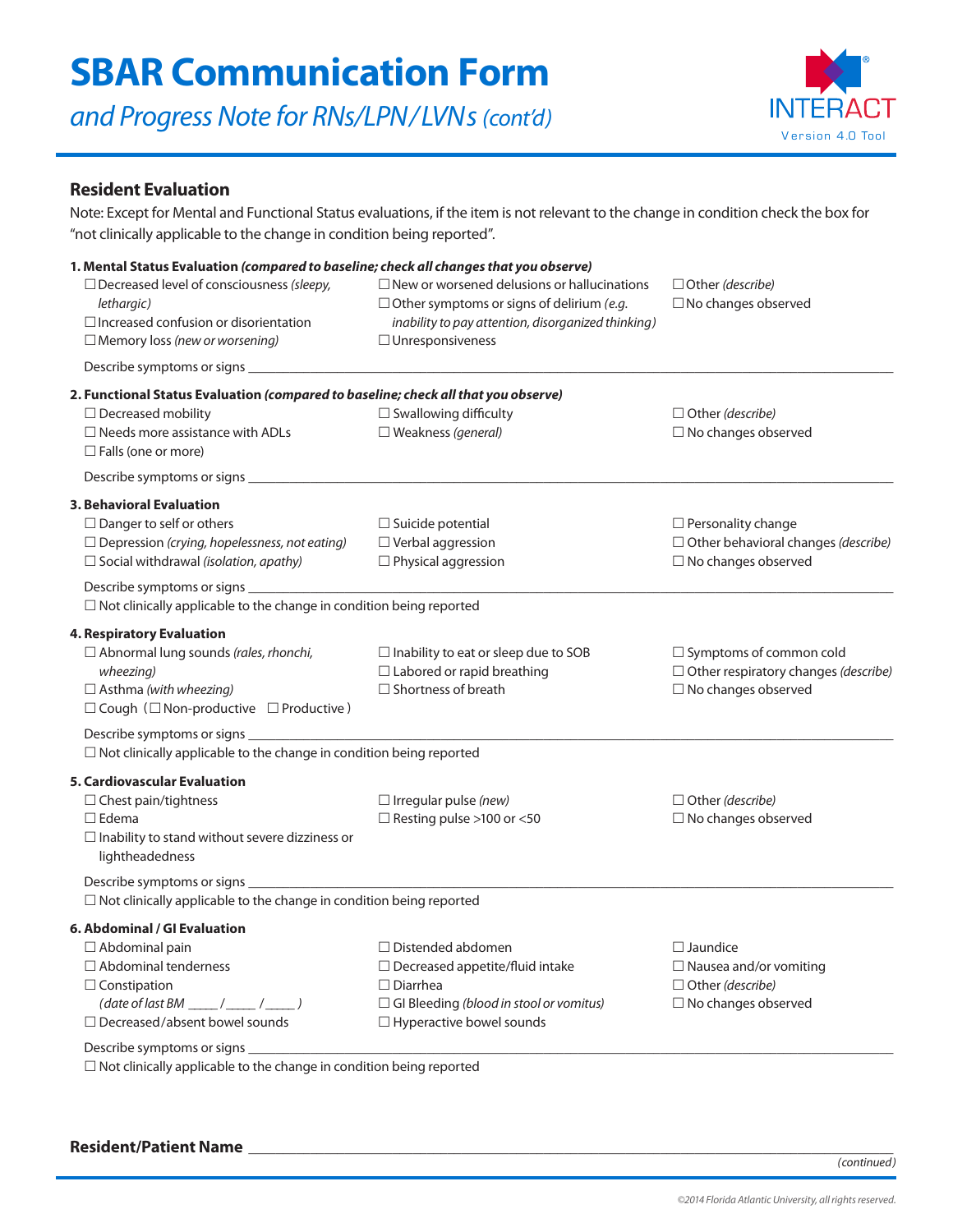*and Progress Note for RNs/LPN/LVNs (cont'd)*



| 7. GU/Urine Evaluation<br>$\Box$ Blood in urine<br>$\Box$ Decreased urine output<br>$\Box$ Lower abdominal pain or tenderness | $\Box$ New or worsening incontinence<br>$\Box$ Painful urination<br>$\Box$ Urinating more frequently or urgency with or<br>without other urinary symptoms      | $\Box$ Other (describe)<br>$\square$ No changes observed                                                                |
|-------------------------------------------------------------------------------------------------------------------------------|----------------------------------------------------------------------------------------------------------------------------------------------------------------|-------------------------------------------------------------------------------------------------------------------------|
| $\Box$ Not clinically applicable to the change in condition being reported                                                    |                                                                                                                                                                |                                                                                                                         |
| 8. Skin Evaluation                                                                                                            |                                                                                                                                                                |                                                                                                                         |
| $\Box$ Abrasion<br>$\Box$ Blister<br>$\Box$ Burn<br>$\Box$ Contusion<br>$\Box$ Discoloration                                  | $\Box$ Itching<br>$\Box$ Laceration<br>$\Box$ Pressure ulcer<br>$\Box$ Puncture<br>$\Box$ Rash                                                                 | $\Box$ Skin tear<br>□ Splinter/sliver<br>$\square$ Wound (describe)<br>$\Box$ Other (describe)<br>□ No changes observed |
|                                                                                                                               |                                                                                                                                                                |                                                                                                                         |
| $\Box$ Not clinically applicable to the change in condition being reported                                                    |                                                                                                                                                                |                                                                                                                         |
| <b>9. Pain Evaluation</b>                                                                                                     |                                                                                                                                                                |                                                                                                                         |
| Does the resident have pain?<br>$\Box$ Yes (describe below)<br>$\square$ No                                                   |                                                                                                                                                                |                                                                                                                         |
| Is the pain?<br>$\Box$ New<br>$\Box$ Worsening of chronic pain                                                                |                                                                                                                                                                |                                                                                                                         |
|                                                                                                                               |                                                                                                                                                                |                                                                                                                         |
| Intensity of Pain (rate on scale of 1-10, with 10 being the worst): __________                                                |                                                                                                                                                                |                                                                                                                         |
| Does the resident show non-verbal signs of pain (for residents with dementia)?                                                |                                                                                                                                                                |                                                                                                                         |
| $\square$ No                                                                                                                  |                                                                                                                                                                |                                                                                                                         |
|                                                                                                                               | (restless, pacing, grimacing, new change in behavior)                                                                                                          |                                                                                                                         |
| $\Box$ Not clinically applicable to the change in condition being reported                                                    |                                                                                                                                                                |                                                                                                                         |
| 10. Neurological Evaluation                                                                                                   |                                                                                                                                                                |                                                                                                                         |
| □ Abnormal Speech<br>$\Box$ Decreased level of consciousness<br>$\Box$ Dizziness or unsteadiness                              | $\Box$ Seizure<br>$\Box$ Weakness or hemiparesis                                                                                                               | $\Box$ Other neurological symptoms (describe)<br>$\square$ No changes observed                                          |
| Describe symptoms or signs<br>$\Box$ Not clinically applicable to the change in condition being reported                      |                                                                                                                                                                |                                                                                                                         |
| Advance Care Planning Information (the resident has orders for the following advanced care planning)                          |                                                                                                                                                                |                                                                                                                         |
|                                                                                                                               | $\Box$ Full Code $\Box$ DNR $\Box$ DNI (Do Not Intubate) $\Box$ DNH (Do Not Hospitalize) $\Box$ No Enteral Feeding $\Box$ Other Order or Living Will (specify) |                                                                                                                         |
|                                                                                                                               |                                                                                                                                                                |                                                                                                                         |
|                                                                                                                               |                                                                                                                                                                | (continued)                                                                                                             |